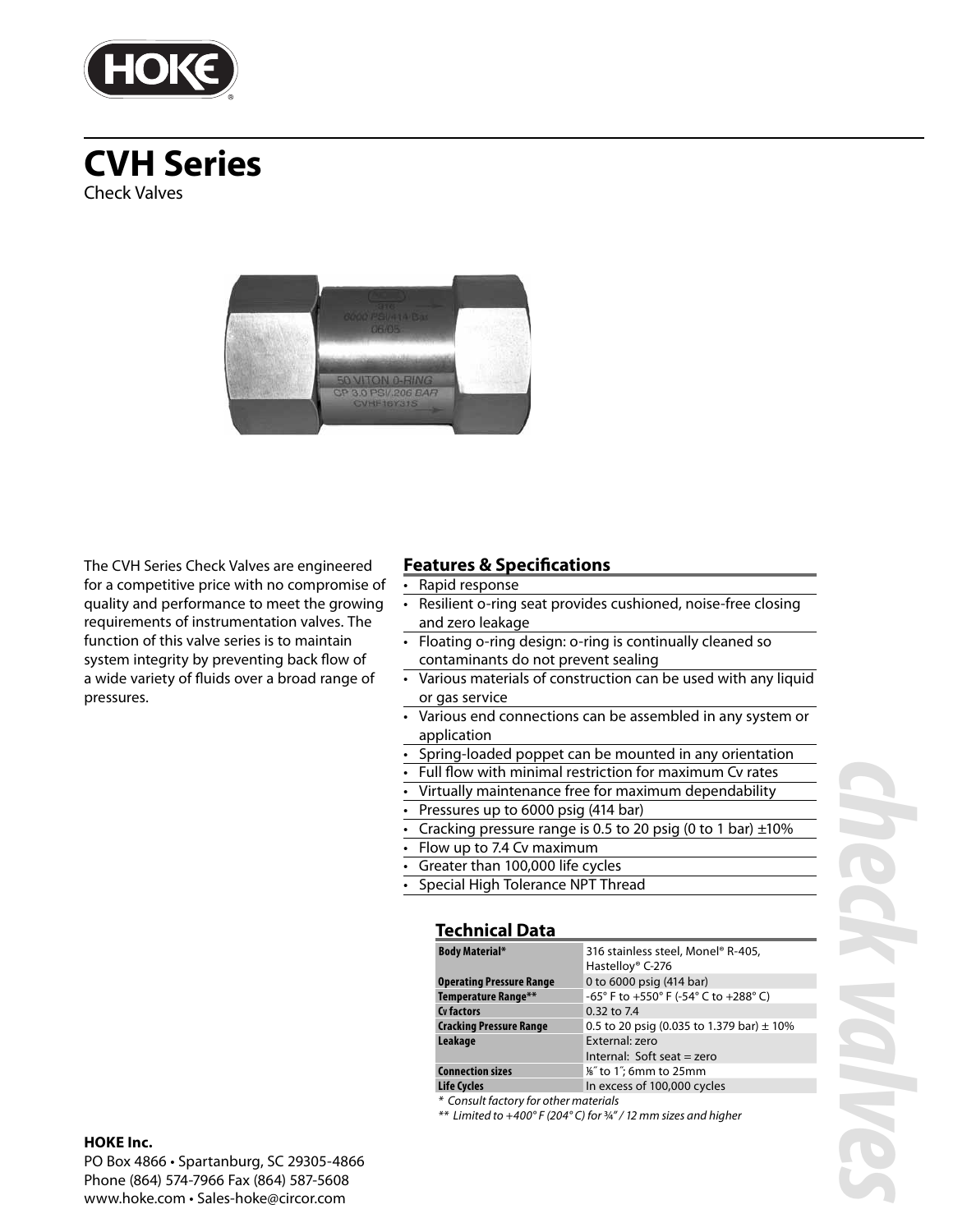# **CVH Series**

# *Specifications*

### **Operating Temperatures**

| <b>Seal Material</b>                                                                                                                                                                                                                                          | Temperature (°F)                  | Temperature $(^{\circ}C)$       |
|---------------------------------------------------------------------------------------------------------------------------------------------------------------------------------------------------------------------------------------------------------------|-----------------------------------|---------------------------------|
| Viton <sup>®</sup>                                                                                                                                                                                                                                            | $-20^{\circ}$ to $+400^{\circ}$   | $-29^{\circ}$ to $+204^{\circ}$ |
| Fluorosilicone                                                                                                                                                                                                                                                | $-80^\circ$ to $+350^\circ$       | $-62^{\circ}$ to $+177^{\circ}$ |
| Kalrez <sup>®*</sup>                                                                                                                                                                                                                                          | -40 $^{\circ}$ to +550 $^{\circ}$ | $-40^{\circ}$ to $+288^{\circ}$ |
| Buna N                                                                                                                                                                                                                                                        | $-65^{\circ}$ to $+275^{\circ}$   | $-54^\circ$ to 135 $^\circ$     |
| $x_1$ , $y_2$ , $y_3$ , $z_4$ , $z_5$ , $z_6$ , $z_7$ , $z_7$ , $z_7$ , $z_8$ , $z_7$ , $z_7$ , $z_8$ , $z_1$ , $z_1$ , $z_2$ , $z_3$ , $z_4$ , $z_5$ , $z_7$ , $z_8$ , $z_9$ , $z_1$ , $z_2$ , $z_3$ , $z_4$ , $z_5$ , $z_6$ , $z_7$ , $z_8$ , $z_9$ , $z_1$ |                                   |                                 |

\* Limited to +400° F (204° C) for ¾" / 12 mm sizes and higher

### **Flow Rates**

| <b>Fitting Size</b> | $\frac{1}{8}$ | $\frac{1}{4}$ "/4mm | $\frac{3}{8}$ "/6mm | $\frac{1}{2}$ /8mm | 10 <sub>mm</sub> | $\frac{3}{4}$ "/12mm | $1''/16$ mm |
|---------------------|---------------|---------------------|---------------------|--------------------|------------------|----------------------|-------------|
| fitting code*       | $-02$         | $-04$               | $-06$               | $-08$              | $-10$            | $-12$                | $-16$       |
| <b>CV FACTORS</b>   | 0.32          | 0.79                |                     | 3.08               | 3.87             | 7.38                 | 7.38        |

\* See ordering matrix on page 9

# *Materials of Constructions*

|                | Part                                                 | <b>Standard Materials</b><br>(Others on Request) |  |  |  |  |  |
|----------------|------------------------------------------------------|--------------------------------------------------|--|--|--|--|--|
| 1              | Body* (inlet)                                        | 316 stainless steel                              |  |  |  |  |  |
| $\overline{2}$ | Body* (outlet)                                       | 316 stainless steel                              |  |  |  |  |  |
| 3              | Poppet*                                              | 316 stainless steel                              |  |  |  |  |  |
| 4              | Spring*                                              | 302 stainless steel                              |  |  |  |  |  |
| 5              | $O$ -ring*                                           | Viton®                                           |  |  |  |  |  |
| 6              | Spring guide                                         | 316 stainless steel                              |  |  |  |  |  |
| 7              | $O$ -ring <sup>*†</sup>                              | Viton®                                           |  |  |  |  |  |
|                | * wetted component                                   |                                                  |  |  |  |  |  |
|                | $^{\dagger}$ Applies to 3/4" / 12mm sizes and higher |                                                  |  |  |  |  |  |

 $\left( 2\right)$  $(5)$   $(3)(6)$  $7^{\circ}$ 

## *Dimensions*

### **GYROLOK® Tube Fitting, Fractional**

| <b>Fitting</b><br>Code* | <b>Fitting Size</b>    | A    | B    |      | D    |      |      | G    |
|-------------------------|------------------------|------|------|------|------|------|------|------|
| $-02$                   | $\frac{1}{8}$          | 0.83 | 0.20 | 0.67 | 1.23 | 0.09 | 27.0 | 0.67 |
| $-04$                   | $\frac{1}{4}$ "/4mm    | 0.83 | 0.20 | 0.77 | 1.23 | 0.19 | 27.0 | 0.77 |
| $-06$                   | $\frac{3}{8}$ "/6mm    | 1.26 | 0.20 | 0.83 | 1.66 | 0.30 | 36.6 | 0.83 |
| $-08$                   | $\frac{1}{2}$ % / 8 mm | 1.26 | 0.20 | 0.92 | 1.66 | 0.42 | 36.6 | 0.92 |
| $-12$                   | $\frac{3}{4}$ "/12mm   | 2.05 | 0.50 | 0.97 | 3.05 | 0.66 | 63.5 | 0.97 |
| $-16$                   | $1''/16$ mm            | 2.05 | 0.50 | 1.08 | 3.05 | 0.66 | 63.5 | 1.08 |

\* See ordering matrix on page 9

### **GYROLOK® Tube Fitting, Metric**

| <b>Fitting</b><br>Code* | <b>Fitting Size</b>  | A     | B     | C    | D     | E     | F    | G    |
|-------------------------|----------------------|-------|-------|------|-------|-------|------|------|
| $-04$                   | $\frac{1}{4}$ /4mm   | 21.08 | 5.08  | 17.9 | 31.30 | 2.44  | 27.0 | 17.9 |
| $-06$                   | $\frac{3}{8}$ "/6mm  | 21.08 | 5.08  | 19.5 | 31.30 | 3.96  | 27.0 | 19.5 |
| $-08$                   | $\frac{1}{2}$ /8mm   | 21.08 | 5.08  | 19.1 | 31.30 | 5.94  | 27.0 | 19.1 |
| $-10$                   | 10 <sub>mm</sub>     | 32.25 | 5.08  | 19.8 | 42.20 | 8.03  | 36.6 | 19.8 |
| $-12$                   | $\frac{3}{4}$ "/12mm | 32.25 | 5.08  | 23.4 | 42.20 | 10.01 | 36.6 | 23.4 |
| $-14$                   | 14 <sub>mm</sub>     | 32.25 | 5.08  | 21.0 | 42.20 | 12.01 | 36.6 | 21.0 |
| $-16$                   | $1''/16$ mm          | 52.07 | 12.70 | 23.4 | 76.10 | 12.70 | 63.5 | 23.4 |
| $-18$                   | 18 <sub>mm</sub>     | 52.07 | 12.70 | 24.6 | 76.10 | 15.88 | 63.5 | 24.6 |
| $-22$                   | 22mm                 | 52.07 | 12.70 | 24.6 | 76.10 | 16.66 | 63.5 | 24.6 |
| $-25$                   | 25 <sub>mm</sub>     | 52.07 | 12.70 | 27.4 | 76.10 | 16.66 | 63.5 | 27.4 |



### 2 **HOKE Fluid Control Components**



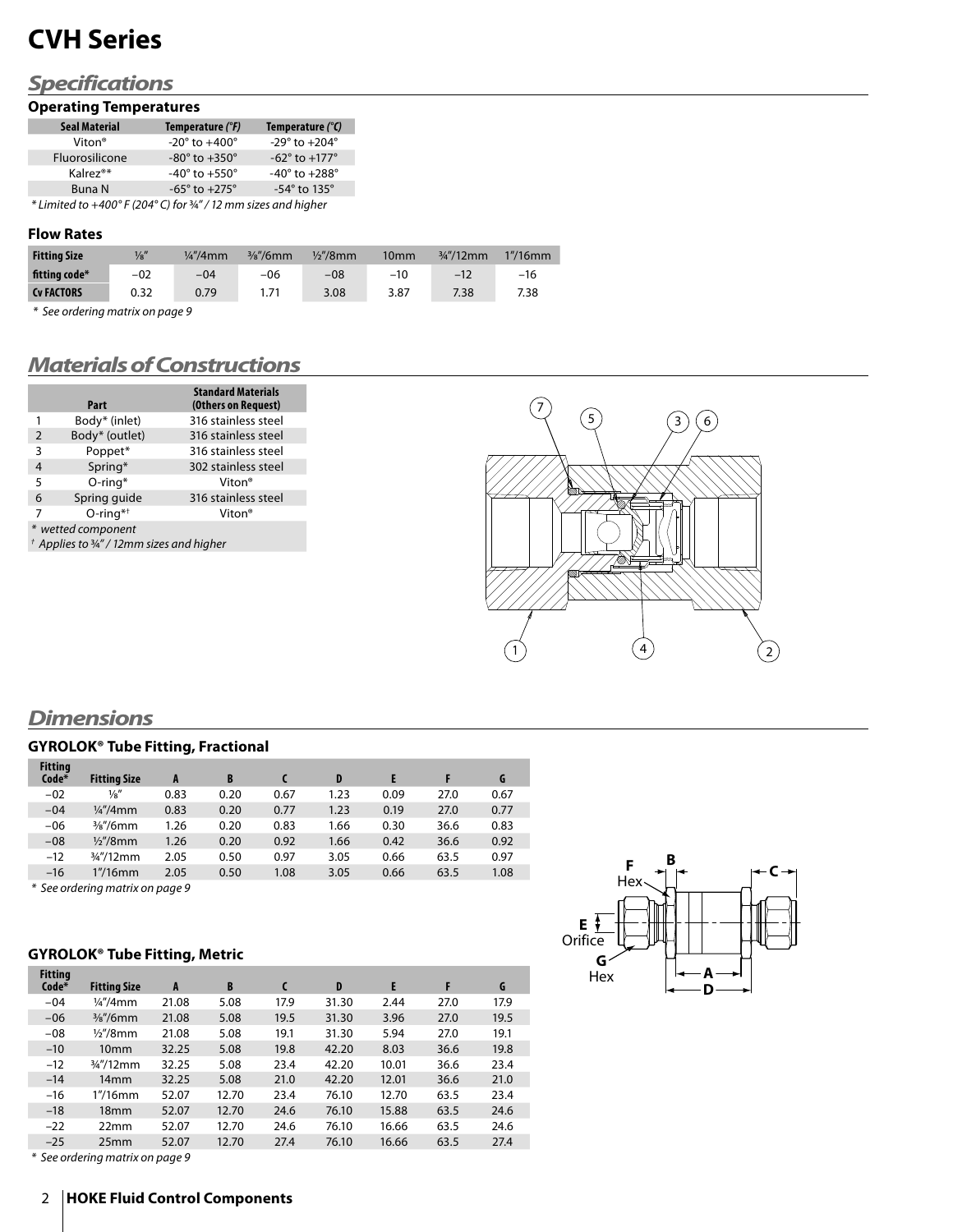# **CVH Series**

# *Dimensions*











### **Male NPT, (Fractional)**

| <b>Fitting</b><br>Code* | <b>Fitting Size</b>  | A    | B    |      | D    | E    | F    |
|-------------------------|----------------------|------|------|------|------|------|------|
| $-02$                   | $\frac{1}{8}$        | 0.83 | 0.20 | 0.38 | 1.23 | 0.19 | 27.0 |
| $-04$                   | $\frac{1}{4}$ /4mm   | 0.83 | 0.20 | 0.56 | 1.23 | 0.19 | 27.0 |
| $-06$                   | $\frac{3}{8}$ "/6mm  | 1.26 | 0.20 | 0.56 | 1.66 | 0.39 | 36.6 |
| $-08$                   | $\frac{1}{2}$ /8mm   | 1.26 | 0.20 | 0.75 | 1.66 | 0.42 | 36.6 |
| $-12$                   | $\frac{3}{4}$ "/12mm | 2.05 | 0.50 | 0.75 | 3.05 | 0.66 | 63.5 |
| $-16$                   | $1''/16$ mm          | 2.05 | 0.50 | 0.94 | 3.05 | 0.66 | 63.5 |
|                         |                      |      |      |      |      |      |      |

\* See ordering matrix on page 9

### **Female NPT, (Fractional)**

| <b>Fitting</b><br>Code* | <b>Fitting Size</b>  | A    | B<br><b>Inlet</b> | <b>Outlet</b> | D    | Е    |      |
|-------------------------|----------------------|------|-------------------|---------------|------|------|------|
| $-02$                   | $\frac{1}{8}$        | 0.98 | 0.62              | 0.62          | 2.22 | 0.19 | 27.0 |
| $-04$                   | $\frac{1}{4}$ /4mm   | 0.98 | 0.62              | 0.62          | 2.22 | 0.19 | 27.0 |
| $-06$                   | $\frac{3}{8}$ "/6mm  | 0.85 | 0.77              | 0.77          | 2.39 | 0.39 | 36.6 |
| $-08$                   | $\frac{1}{2}$ /8mm   | 1.38 | 0.93              | 0.93          | 3.24 | 0.42 | 36.6 |
| $-12$                   | $\frac{3}{4}$ "/12mm | 2.05 | .95               | 1.08          | 4.08 | 0.66 | 63.5 |
| $-16$                   | $1''/16$ mm          | 1.16 | 1.37              | 1.37          | 4.58 | 0.66 | 63.5 |
|                         |                      |      |                   |               |      |      |      |

\* See ordering matrix on page 9

### **Male British Tapered Pipe, (Fractional)**

| <b>Fitting</b><br>code* | <b>Fitting Size</b>  | A    | B<br><b>Inlet</b> | <b>Outlet</b> | D    | E    |      |
|-------------------------|----------------------|------|-------------------|---------------|------|------|------|
| $-02$                   | $\frac{1}{8}$        | 0.83 | 0.20              | 0.38          | 1.23 | 0.19 | 27.0 |
| $-04$                   | $\frac{1}{4}$ "/4mm  | 0.83 | 0.20              | 0.56          | 1.23 | 0.19 | 27.0 |
| $-06$                   | $\frac{3}{8}$ "/6mm  | 1.26 | 0.20              | 0.56          | 1.66 | 0.39 | 36.6 |
| $-08$                   | $\frac{1}{2}$ /8mm   | 1.26 | 0.20              | 0.75          | 1.66 | 0.42 | 36.6 |
| $-12$                   | $\frac{3}{4}$ "/12mm | 2.05 | 0.50              | 0.75          | 3.05 | 0.66 | 63.5 |
| $-16$                   | $1''/16$ mm          | 2.05 | 0.50              | 0.94          | 3.05 | 0.66 | 63.5 |

\* See ordering matrix on page 9

### **Female British Tapered Pipe, (Fractional)**

| <b>Fitting</b><br>Code* | <b>Fitting Size</b>  | A      | B<br><b>Inlet</b> | <b>Outlet</b> | D    | Е    |      |
|-------------------------|----------------------|--------|-------------------|---------------|------|------|------|
| $-02$                   | $\frac{1}{8}$        | 0.74   | 0.63              | 0.63          | 2.00 | 0.19 | 27.0 |
| $-04$                   | $\frac{1}{4}$ /4mm   | 0.99   | 0.88              | 0.88          | 2.75 | 0.19 | 27.0 |
| $-06$                   | $\frac{3}{8}$ "/6mm  | 1.04   | 0.98              | 0.98          | 3.00 | 0.39 | 36.6 |
| $-08$                   | $\frac{1}{2}$ "/8mm  | 1.31   | 1.25              | 1.25          | 3.81 | 0.42 | 36.6 |
| $-12$                   | $\frac{3}{4}$ "/12mm | 1.22   | 1.56              | 1.56          | 4.34 | 0.66 | 63.5 |
| $-16$                   | $1''/16$ mm          | 1.46   | 1.80              | 1.80          | 5.06 | 0.66 | 63.5 |
| $\mathbf{v}$            | . .                  | $\sim$ |                   |               |      |      |      |

\* See ordering matrix on page 9

### **Male British Parallel Pipe, (Fractional)**

| <b>Fitting</b><br>Code* | <b>Fitting Size</b>  | A    | B    |      | D    |      |      |
|-------------------------|----------------------|------|------|------|------|------|------|
| $-02$                   | $\frac{1}{8}$        | 0.83 | 0.20 | 0.38 | 1.59 | 0.19 | 27.0 |
| $-04$                   | $\frac{1}{4}$ /4mm   | 0.83 | 0.20 | 0.56 | 1.95 | 0.19 | 27.0 |
| $-06$                   | $\frac{3}{8}$ "/6mm  | 1.26 | 0.20 | 0.58 | 2.42 | 0.39 | 36.6 |
| $-08$                   | $\frac{1}{2}$ /8mm   | 1.26 | 0.20 | 0.67 | 2.60 | 0.42 | 36.6 |
| $-12$                   | $\frac{3}{4}$ "/12mm | 2.05 | 0.50 | 0.75 | 3.55 | 0.66 | 63.5 |
| $-16$                   | $1''/16$ mm          | 2.05 | 0.50 | 0.83 | 3.71 | 0.66 | 63.5 |

\* See ordering matrix on page 9